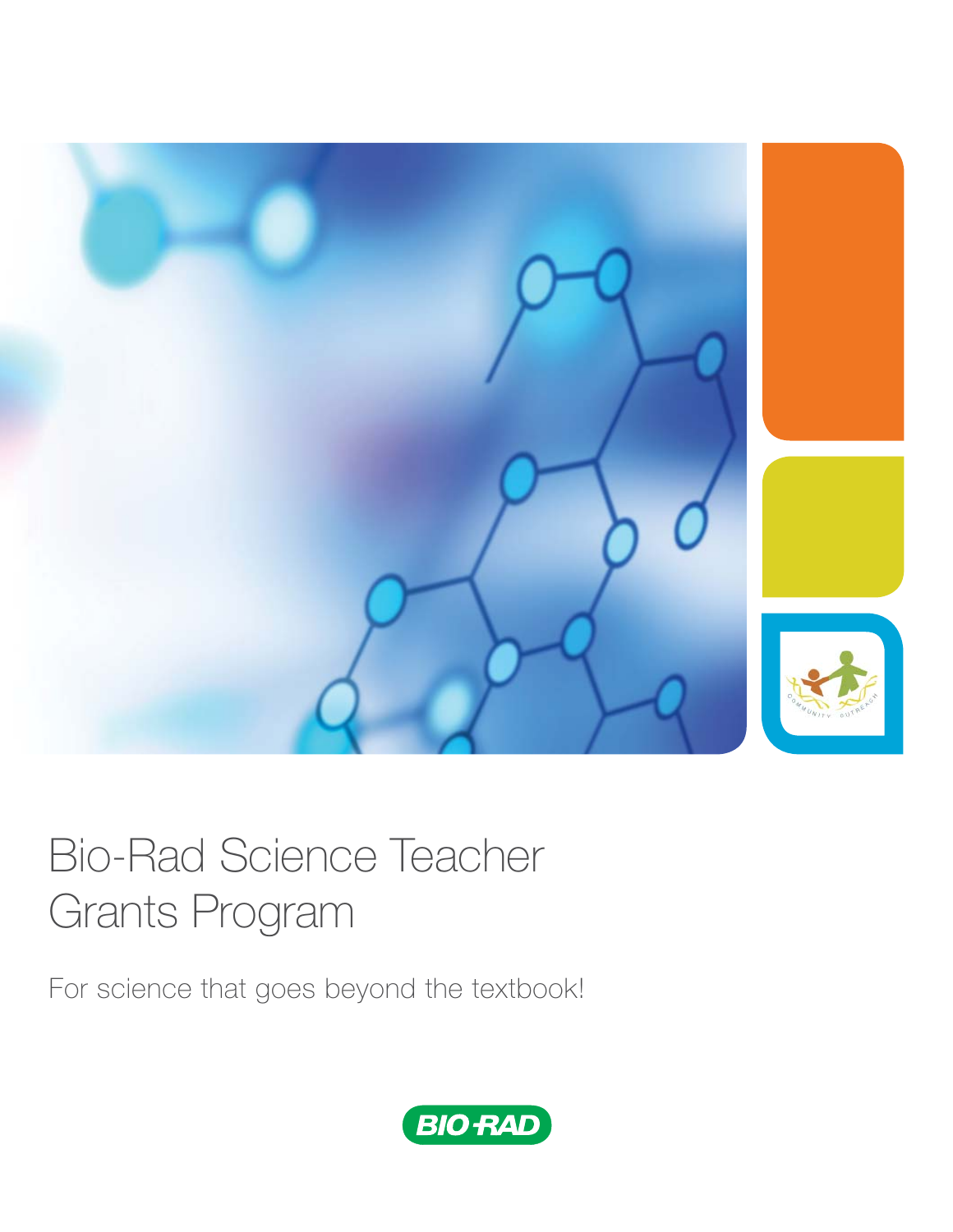

## Science Teacher Grants Program Overview

*As part of Bio-Rad's Community Outreach effort, the Science Teacher Grants Program is dedicated to enhancing science education in public schools in our local community at the K-12 level. The program was created to support innovative and creative approaches to science education and provide students with the opportunity to learn about and experience research techniques in a hands-on way.* 



## Funding Priorities

The Science Teacher Grants Program encourages sustainable projects that improve the way science is taught at the K–12 level. Priority is given to requests involving Bio-Rad products and technologies provided by the company's Biotechnology Explorer™ program\* and/or involve Bio-Rad employees. Priority is also given to inquiry-based approaches to science education.

*\* Bio-Rad's Biotechnology Explorer program offers research-grade equipment and inquiry-based educational kits with curricula at a discount to educators. For more information please visit or call 1 800-4BIORAD (1 800-424-6723). Catalogs are available upon request.*

## Grant Timeline and Deadlines

- Teachers may apply for grants of up to \$5,000; this amount may be cash, Bio-Rad products, or combination of the two (cash and Bio-Rad products).
- The deadline for applications is April 15 (applications must be postmarked on or before April 15).
- Applicants who have been selected to receive a grant will be notified by May 31.
- Funds are distributed in the fall of the same year the application was submitted.\*\*

*\*\*Due to unforeseen budget considerations for the company during the year applications are submitted, the applications may be held over until the following year.*

## Eligibility of the Bio-Rad Science Teacher Grants

- Only public schools (and organizations) are eligible for the grants; the school must be located within a 50 mile radius of Bio-Rad's headquarters in Hercules, California.
- Only one grant will be awarded per school, per year.
- The grants may *not* be used toward general operations of a school, school maintenance, capital projects, endowments, conferences, independent study, fundraising events (or similar activities), salaries, textbooks, field trips, research, or for any type of religious or political causes.
- Organizations that discriminate on the basis of sex, race, age, disability, or religion are not eligible for the grants.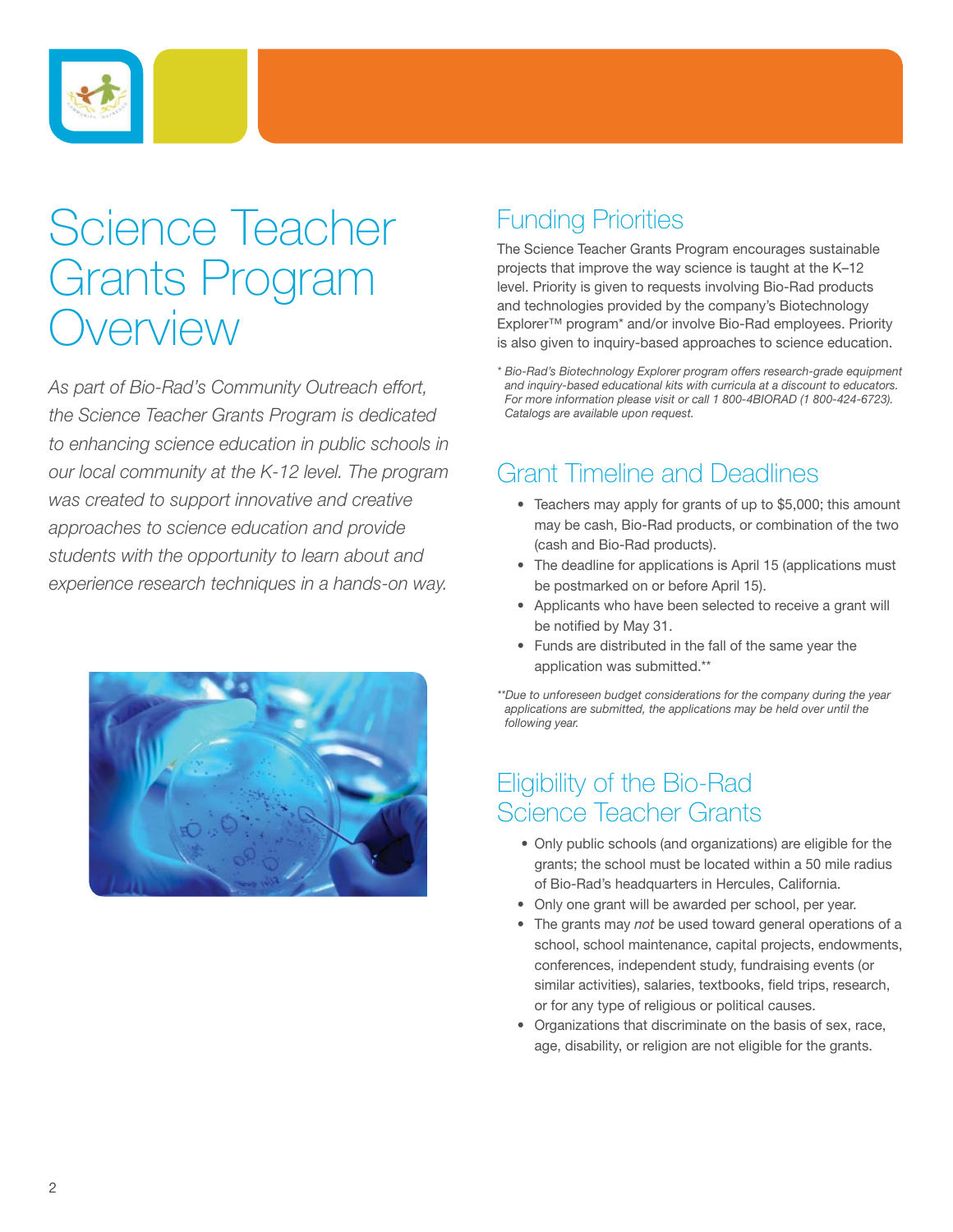

## Instructions For Preparing **Your Application**

Please prepare your grant application according to the instructions provided below. Teachers must be involved in the planning of projects. There are 4 sections of the application. Please submit your application according to the following format:

## Section 1: Application Cover Page

Complete form and attach evidence that the school (or organization) is public.

### Section 2: Project Summary

Briefly summarize your proposal and list its two most important learning objectives.

### Section 3: Endorsement

Have your proposal endorsed by a senior school official at the level of assistant principal or above.

## Section 4: Proposal

Create your proposal according to the format provided below. Your answers to sections (a-f) should be clear and succinct. Your proposal should not be longer than 3 pages, typed single space, using a 12 point font size. When you have completed your proposal, attach it to your Application Cover Page.

#### **a. Project Description**

Include a title for your proposal and a brief description of how you plan to use the grant. Indicate if other teachers or individuals are involved in your project; if so, please provide their names, positions, and roles in the project.

#### **b. Learning Objectives**

Describe the learning objectives for the students that will be met by your proposal. The objectives should be realistic, directly related to the project, and attainable within the period of time of the project.

#### **c. Teaching Strategies**

Describe how you propose to meet the learning objectives stated above. Please also provide proposed teaching strategies, the duration of the project, and the classroom time and resources that will be dedicated to the project. How will your project differ from current teaching strategies?

### **d. Experience/Additional Resources**

Do you (or any of the other individuals involved in your project) have any additional resources, experience, or training that will ensure the success of the project? For example: professional development, resources already procured, funding commitments from other sources, etc.

### **e. How You Will Determine Success**

Upon completion of the project, describe how you will determine if your project met its objectives and was a success.

#### **f. Appendices**

Please feel free to include any additional information that you feel is relevant to your proposal in this section. For example, you may wish to include letters of recommendation or support for your proposal. Please keep this supplementary material to a minimum.

## Section 5: Proposal Budget

Use this section to explain specifically how the funds will be used for your project.

### Section 6: Project Success Report

This section is to be completed only by those who receive grants. Please provide this Project Success Report within 30 days after the completion of your project.

## Grant Application Submission

Please submit your application along with the required Sections; be sure to obtain necessary endorsements (signatures) requested in Section 3 and mail to:

### **Bio-Rad Laboratories**

Attn: Community Outreach 1000 Alfred Nobel Drive Hercules, CA 94547

If you have any questions about this application or the submission process, please feel free to contact us at community\_outreach@bio-rad.com.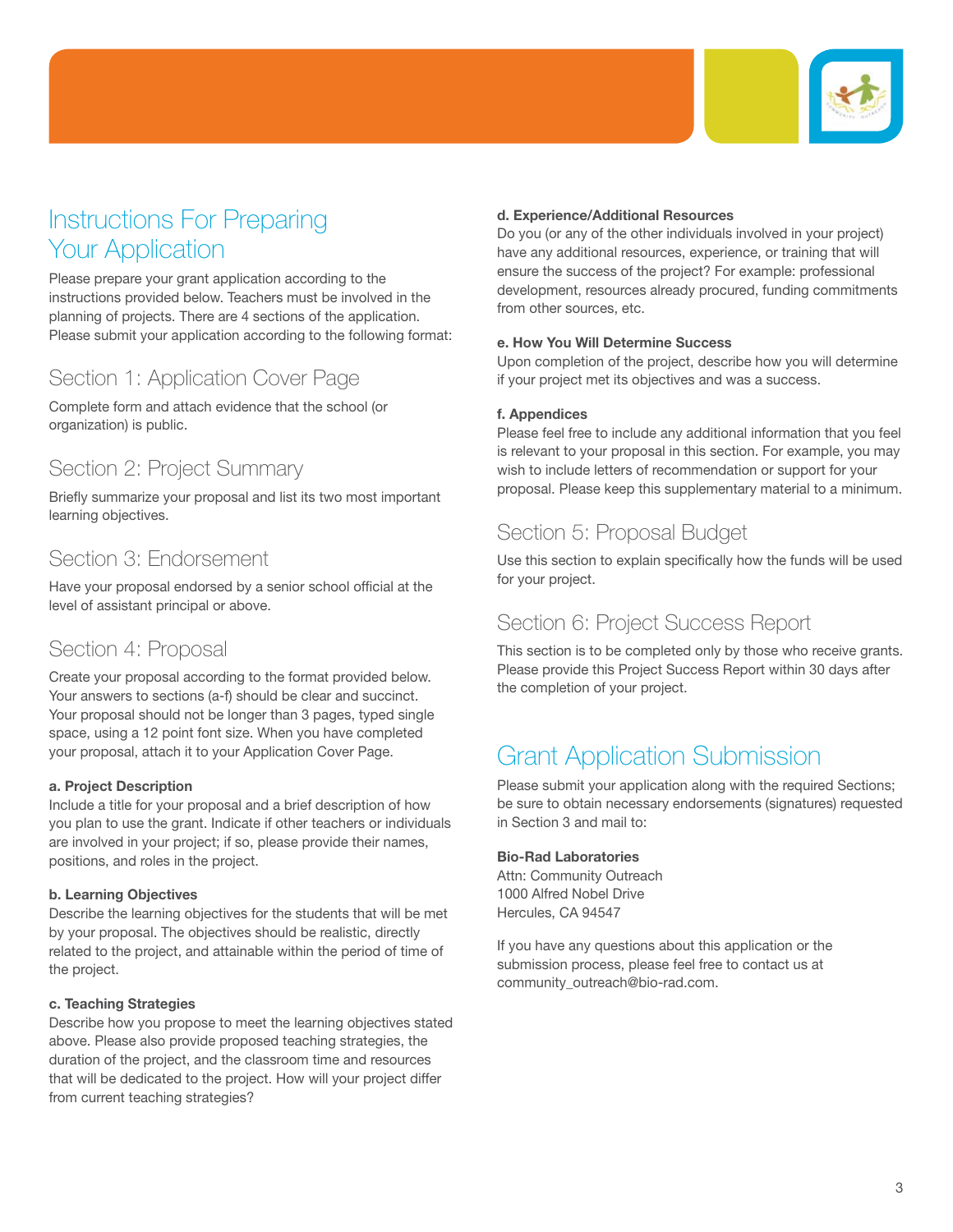

# Section 1: Application Cover Page

*(Note: it may be easier to complete the Application Cover Page once you have completed the other sections of the application.)*

| PROJECT TITLE (MAXIMUM 140 CHARACTERS INCLUDING SPACES)                                              |                                                       |            |  |  |
|------------------------------------------------------------------------------------------------------|-------------------------------------------------------|------------|--|--|
|                                                                                                      |                                                       |            |  |  |
|                                                                                                      |                                                       |            |  |  |
| <b>PROJECT MANAGER (NAME/TITLE)</b>                                                                  |                                                       |            |  |  |
|                                                                                                      |                                                       |            |  |  |
| <b>SCHOOL OR ORGANIZATION NAME</b>                                                                   | <b>SCHOOL DISTRICT (IF APPLICABLE)</b>                |            |  |  |
|                                                                                                      |                                                       |            |  |  |
| <b>ADDRESS</b>                                                                                       |                                                       |            |  |  |
|                                                                                                      |                                                       |            |  |  |
| <b>CITY</b>                                                                                          | <b>STATE</b>                                          | <b>ZIP</b> |  |  |
|                                                                                                      |                                                       |            |  |  |
| HAVE YOU RECEIVED A GRANT/SPONSORSHIP FROM BIO-RAD IN THE PAST? IF SO, PLEASE EXPLAIN.               |                                                       |            |  |  |
|                                                                                                      |                                                       |            |  |  |
|                                                                                                      |                                                       |            |  |  |
|                                                                                                      |                                                       |            |  |  |
|                                                                                                      |                                                       |            |  |  |
|                                                                                                      |                                                       |            |  |  |
|                                                                                                      |                                                       |            |  |  |
|                                                                                                      |                                                       |            |  |  |
| THE NUMBER OF MILES FROM YOUR SCHOOL/ORGANIZATION TO BIO-RAD'S HEADQUARTERS IN HERCULES, CALIFORNIA* |                                                       |            |  |  |
| <b>PHONE (WORK)</b>                                                                                  | PHONE (AFTER SCHOOL OR WHEN SCHOOL IS NOT IN SESSION) |            |  |  |
|                                                                                                      |                                                       |            |  |  |
| <b>EMAIL ADDRESS</b>                                                                                 | ALTERNATE EMAIL (WHEN SCHOOL IS NOT IN SESSION)       |            |  |  |
|                                                                                                      |                                                       |            |  |  |
| SCHOOL/ORGANIZATION ADMINISTRATOR (NAME/TITLE)                                                       | <b>ADMINISTRATOR'S PHONE</b>                          |            |  |  |
|                                                                                                      |                                                       |            |  |  |
| <b>GRANT AMOUNT REQUESTED</b>                                                                        | NUMBER OF STUDENTS WHO WILL BENEFIT FROM YOUR PROJECT |            |  |  |
|                                                                                                      |                                                       |            |  |  |
| <b>GRADE LEVEL</b>                                                                                   | <b>PROJECT BEGINNING &amp; END DATES</b>              |            |  |  |
|                                                                                                      |                                                       |            |  |  |

Only public schools and organizations are eligible to apply for Bio-Rad's Science Teacher Grants. Applicants must provide evidence that their school is public as recognized by an appropriate local or state government agency. For example, a copy of the state tax exempt certificate could be used to satisfy the eligibility requirement.

We confirm we are a public school or organization and have attached proof with this application.

*\* Your school must be located within a 50 mile radius of Bio-Rad's headquarters in Hercules, California.* 

ـا<br>ا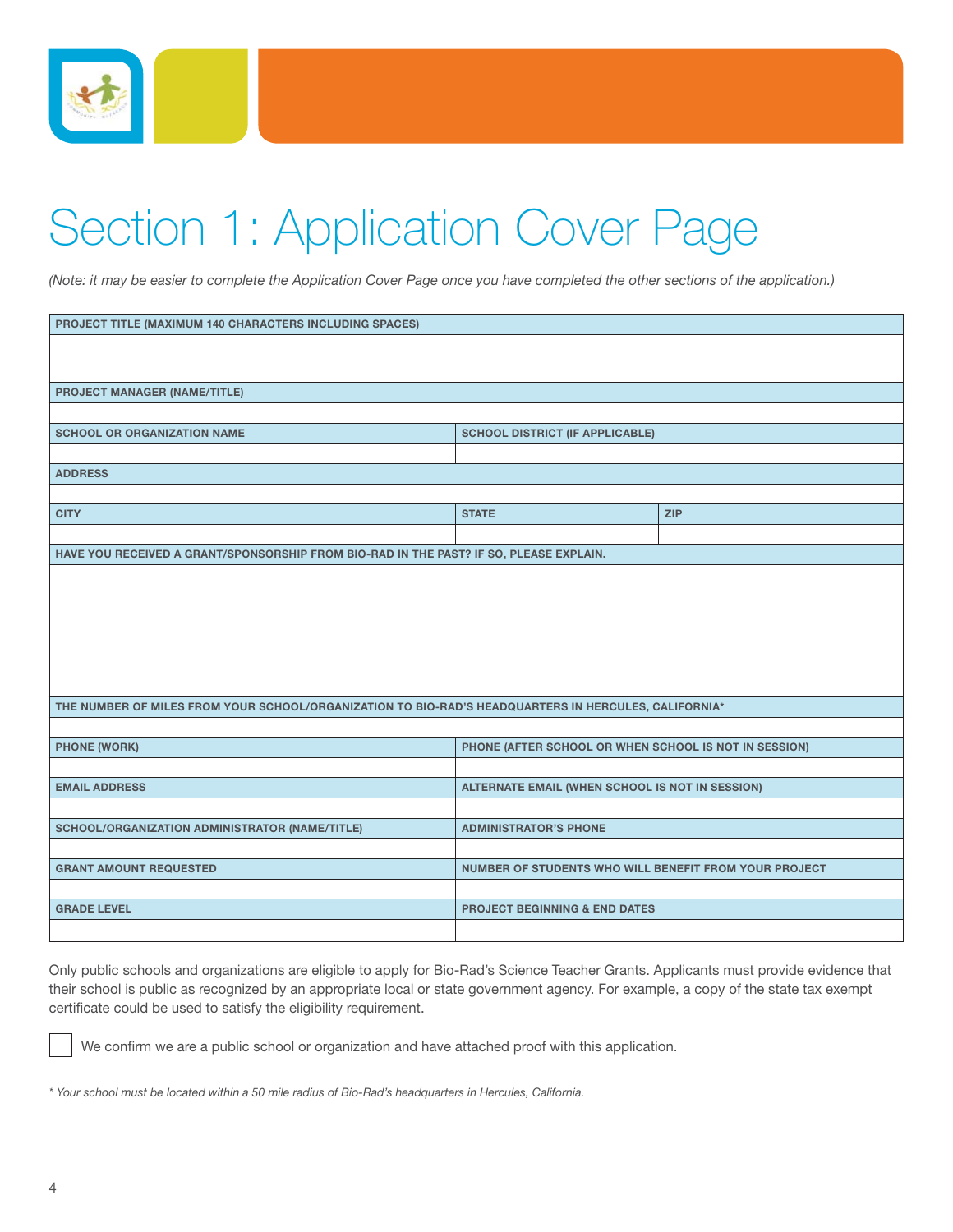

# Section 2: Project Summary

*Summarize your project idea in a short paragraph and list the two most important learning objectives (maximum 200 words):*

Section 3: Endorsement

#### The project described must be acknowledged and endorsed by a school official at the level of assistant principal or above.

I endorse this grant proposal, including the proposed budget.

| <b>PROJECT MANAGER</b>         | <b>DATE</b> |
|--------------------------------|-------------|
|                                |             |
| <b>SCHOOL OFFICIAL</b>         | <b>DATE</b> |
|                                |             |
| <b>SCHOOL OFFICIAL'S TITLE</b> |             |
|                                |             |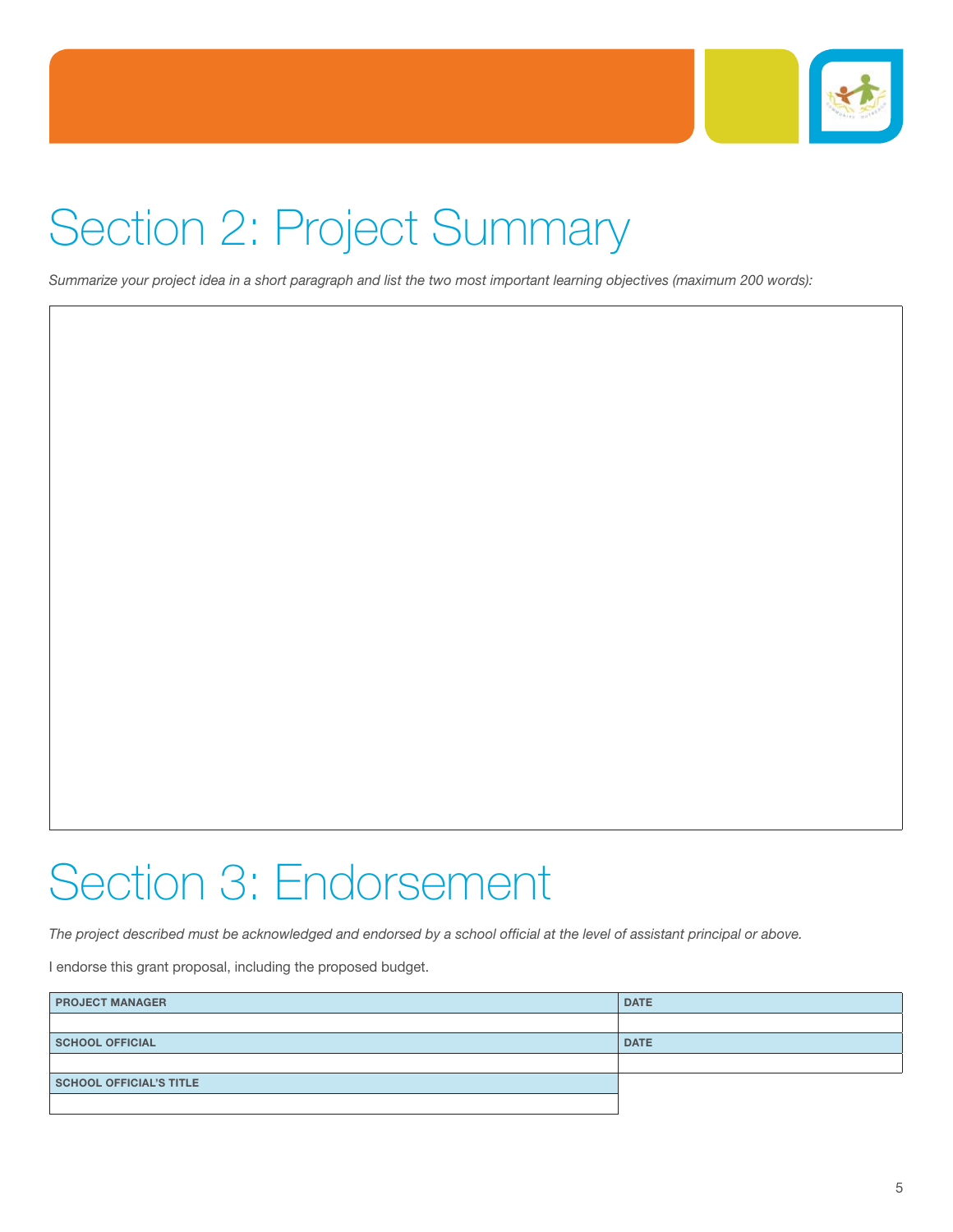

# Section 4: Proposal

*Use this section to write your proposal according to instructions provided on page 2 "Section 4: Proposal" (your answers to questions a-f). Your answers should be clear and succinct. Your proposal should be not be longer than 3 pages, single space text, using a 12 point font size. When you have completed your proposal, attach it to your Application Cover Page.*

# Section 5: Proposal Budget

The Bio-Rad Science Teacher Grants Program is dedicated to promoting sustainable science projects for the classroom that may be incorporated into the school's science education curriculum for years to come. We understand that to begin a project some training and consumables may be required. However, we request that the majority of the grant funds be used toward equipment that has sustainability and may be used for science education on a continuing basis. Grant applicants that have sustainability built into their projects are highly encouraged. Please base your cost estimates (requested below) on current market value of equipment (obtained from vendors, catalogs, the internet, etc.); be sure to ask suppliers if they offer special pricing for teachers. If you would like to receive a Bio-Rad quote for the company's products that you are requesting to help with your budget, please call 1-800-4BIORAD (1-800-424-6723) for pricing.

#### **PROJECT TITLE**

**PROJECT MANAGER (NAME/TITLE)** 

*Provide a cost estimate for each area in which you seek funds (attach additional pages if necessary); indirect charges are not allowed).*

### Costs of your Proposal

| ITEM:                                                                                             | <b>REQUESTED AMOUNT:</b> | <b>DISTRICT LOCAL MATCH (CASH)</b><br>OR IN-KIND) IF AVAILABLE: | PRIVATE, PUBLIC, NON-PROFIT<br><b>SECTORS MATCH (CASH OR</b><br>IN-KIND) IF AVAILABLE: | <b>ITEM TOTAL:</b> |
|---------------------------------------------------------------------------------------------------|--------------------------|-----------------------------------------------------------------|----------------------------------------------------------------------------------------|--------------------|
| <b>EQUIPMENT</b>                                                                                  |                          |                                                                 |                                                                                        |                    |
| <b>CONSUMABLES (MAXIMUM</b><br><b>25% OF TOTAL GRANT</b><br><b>AMOUNT)</b>                        |                          |                                                                 |                                                                                        |                    |
| <b>PROFESSIONAL</b><br><b>DEVELOPMENT (MAXIMUM</b><br><b>25% OF TOTAL GRANT</b><br><b>AMOUNT)</b> |                          |                                                                 |                                                                                        |                    |
| <b>TOTAL</b>                                                                                      |                          |                                                                 |                                                                                        |                    |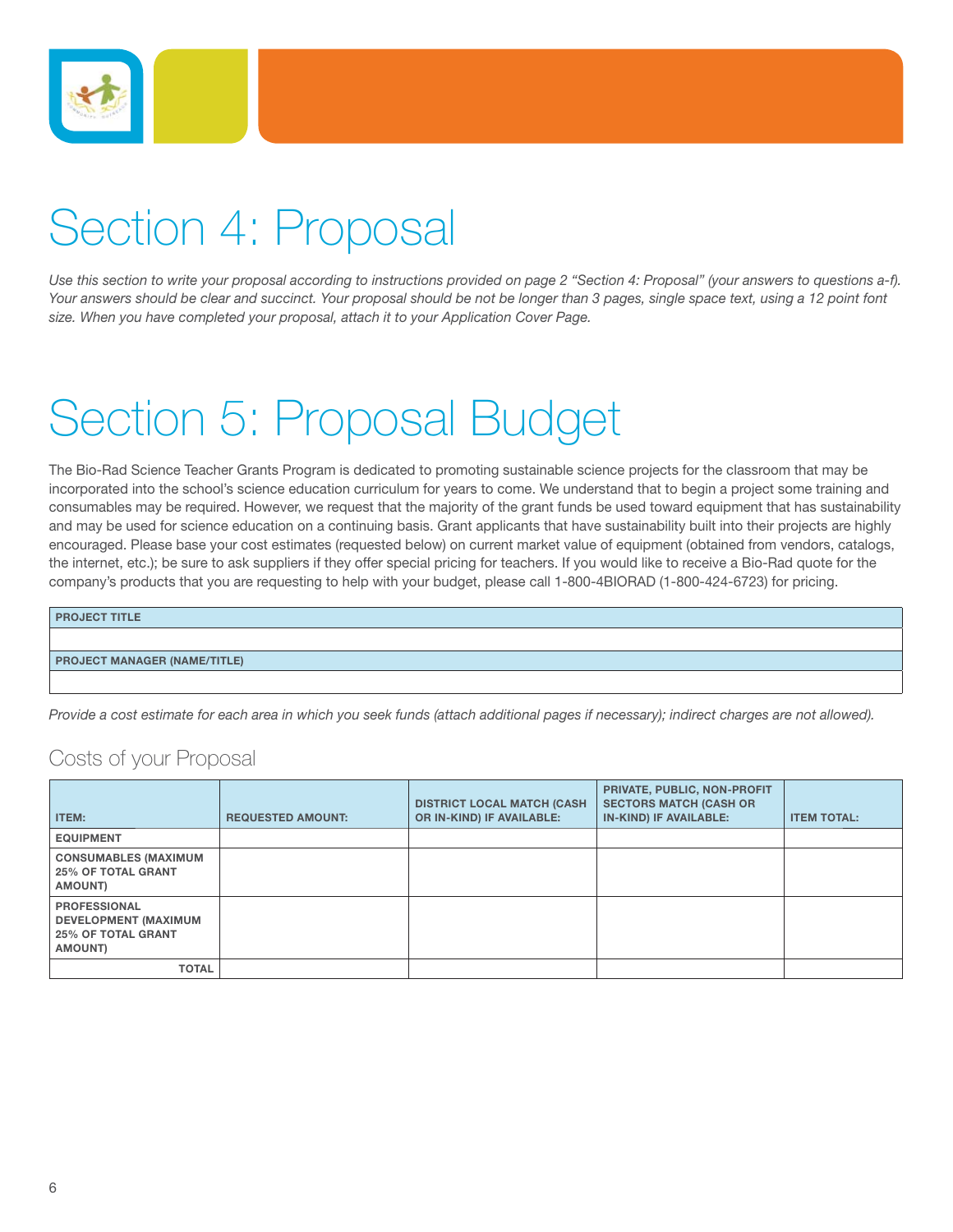

## **Budget Justification**

*Please provide an explanation of your budget request, addressing proposed expenditures in each category. Specify any Bio-Rad products by catalog number (maximum 500 words)..*